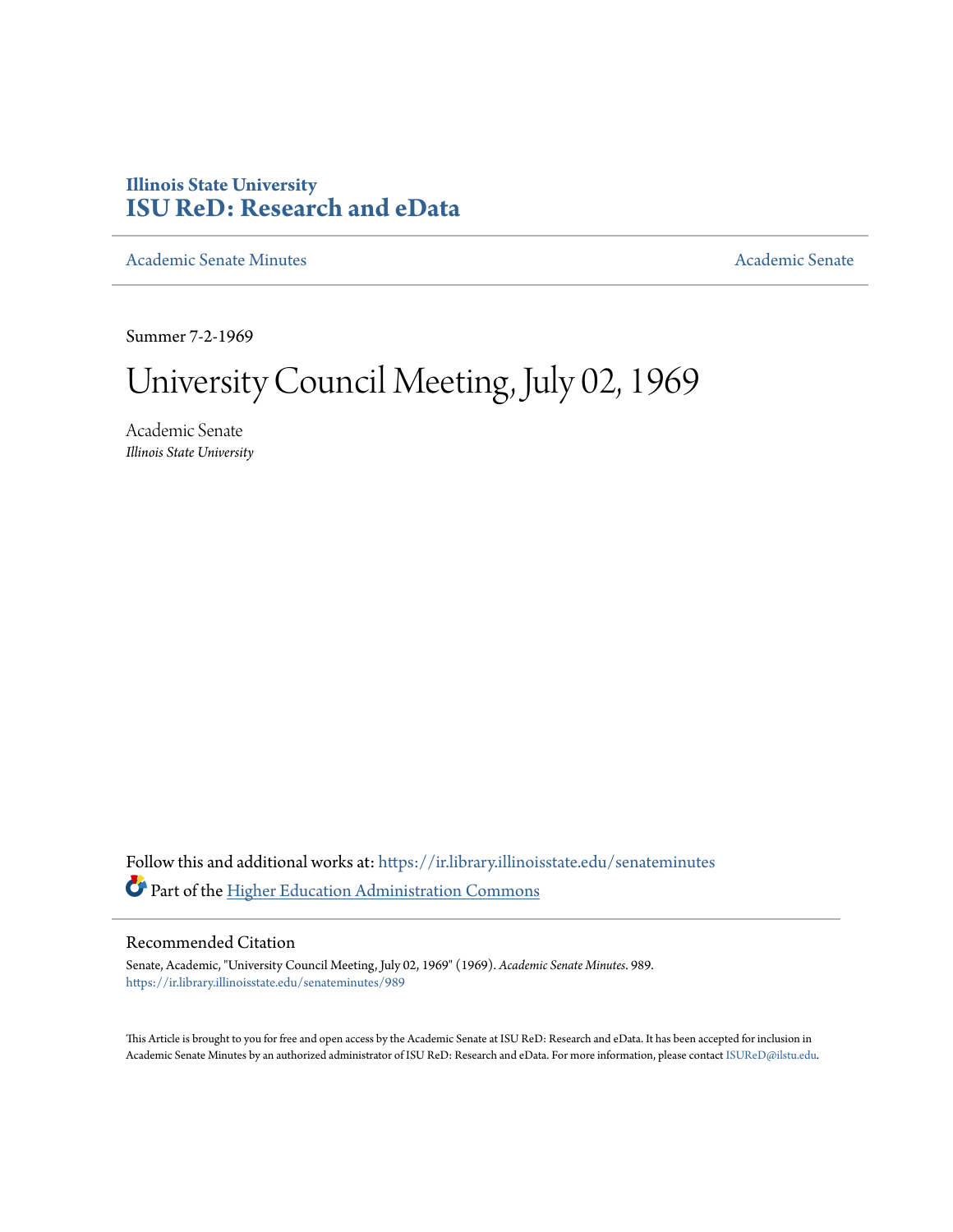#### MURALES PHYLLIS S

#### LI BRA RY

### UNIVERSITY COUNCIL MINUTES

#7

DATE: July 2, 1969

#### MEMBERS PRESENT

- 1. Richard Bond
- 2. Samuel Braden
- 
- 6. Frederick Fuess
- 3. Scott Eatherly 4. Elwood Egelston
- 7. Charles Gray 11. Thomas Martin
- 
- 
- 
- 
- 5. John Ferrell 9. Richard Hulet<br>6. Frederick Fuess 10. Eric Johnson
	-
- 8. Charles Hicklin 12. Charles Morris
- 13. Warren Perry
- 14. Milton Weisbecker

#### CALL TO ORDER

Mr. Charles Hicklin, Chairman of the University Council, called the meeting to order at 3:30 p. m. in the fourth floor lounge of Stevenson Hall.

#### APPROVAL OF MINUTES

Mr. Egelston moved that the minutes of June 18, 1969 be approved as distributed. Mr. Gray seconded the motion.

The motion carried unanimously.

#### REPORT ON INTERINSTITUTIONAL COOPERATION

President Braden distributed copies of two documents which outlined an interinstitutional alignment that will include a long-range academic as well as athletic relationship. The documents were presented to the Council for its information and will be presented to the Board of Regents on July 13, 1969.

President Braden stated that this proposal had been mentioned at a previous Council meeting and had been discussed with the Athletic Board.

#### PRESENTATION OF FACULTY STATUS COMMITTEE CRITERIA GUIDELINES

Mr. Ferrell moved to accept the proposed Revision of Policy and Criteria Guidelines for Evalmtion of Faculty, Illinois State University. Mr. Morris seconded the motion.

Mr. Perry noted that "heads chairmen" (page 2) should read "heads or chairmen".

The motion carried unanimously.

A copy of the policy is attached.

#### REPORT OF ELECTION COMMITTEE ON FACULTY ADVISORY AND HEARING COMMITTEE

Chairman Hicklin read a report from the Election Committee. The following were elected to the Faculty Advisory and Hearing Committee by a campus -wide election last May:

> Vernon Pohlmann Mark Plummer Harold Moore

Robert Duncan Paul Brand Thomas Wilson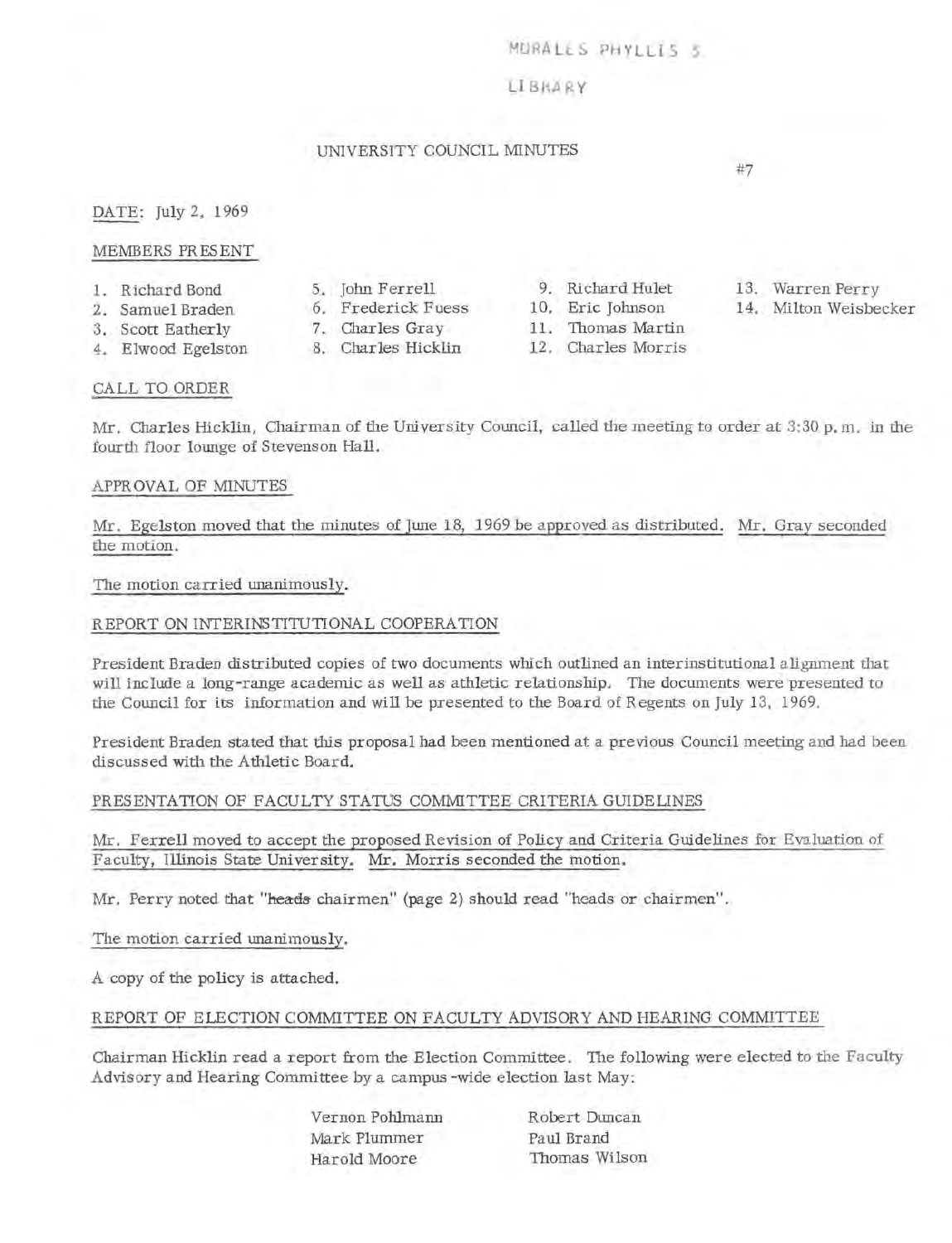It was announced that Mr. Earl Reitan has been elected Chairman of this committee for the 1969-70 year.

#### ELECTION OF MEMBER OF ELECTIONS COMMITTEE

Chairman Hicklin announced that Mr. Edwards **will** be on leave next semester and a replacement is needed on the Elections Committee.

The Executive Committee on the Council submitted the names of Mrs. Audrey Francis and Mrs. Martha Bickley as nominees. The floor was opened to additional nominations. No further nominations were presented.

Mrs. Francis was elected to the Elections Committee to serve until June of 1970.

#### COMMUNICATIONS

#### Legislative Liason

President Braden announced that Mr. Fisher had been our liason with the Legislature in Springfield and that Mr. Eric Johnson will assume this position. He will work with our local representatives so they understand the interests of the University.

#### Letter from Eastern Illinois University

Mr. Hicklin noted that he had received a letter from a representative of the Faculty Senate of Eastern Illinois University asking him to respond to a proposal of a Student Faculty Advisory Board.

#### Calendar Committee

Mr. Bond presented the name of Mr. C. Edward Streeter as a replacement for Mr. Hicklin on the Calendar Committee and asked for Council ratification of this nomination.

Mr. Egelston moved to consider an item not on the agenda. Mr. Braden seconded the motion.

The motion carried unanimously.

Mr. Gray moved that the Council ratify the nomination of Mr. Streeter to the Calendar Committee. Mr. Johnson seconded the motion.

The motion carried unanimously.

#### General Education Council

Mr. Bond announced that he had designated Mr. Rives as his representative on the General Education Council. Mr. Rives **will** be serving as an American Council on Education intern during the school year.

#### Selection Committee for Department Head for Elementary Education

Mr. Bond announced that a new Selection Committee had been formed to search for a Department Head for the Department of Elementary Education. The following will serve on the committee: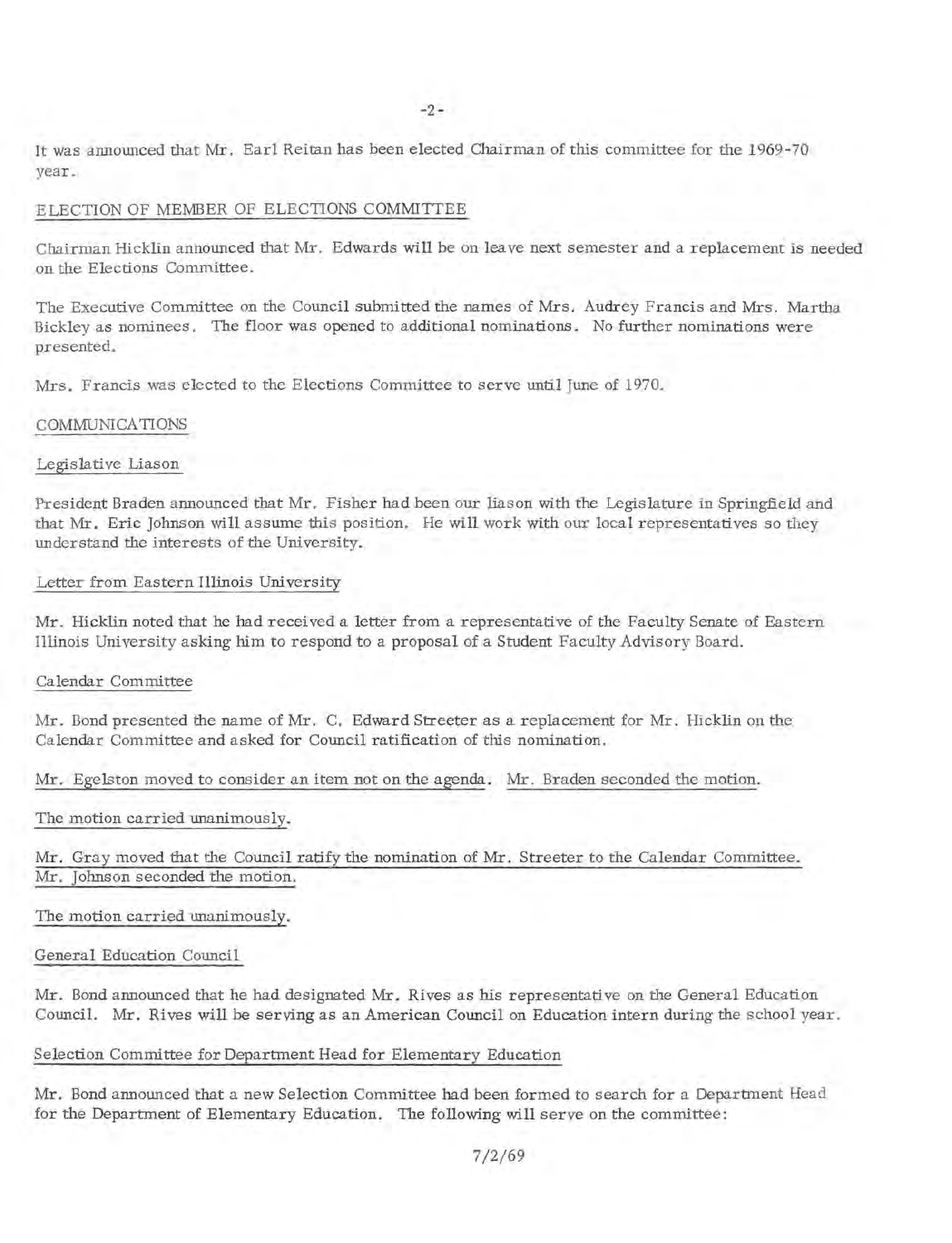-3-

Mr. D. Wheeler, Chairman

Mr. J. Durham, Administrative Representative

Mr. A. Slan, Department Representative

Mr. G. Drew, Department Representative

Mr. R. Layman, Department Representative

# ADJOURNMENT

Mr. Johnson moved that the meeting be adjourned. Mr. Weisbecker seconded the motion.

The motion ca rried unanimously.

The meeting adjourned at 4:18 p. m.

Respectfully submitted,

Charles Hicklin, Chairman Frederick Fuess, Secretary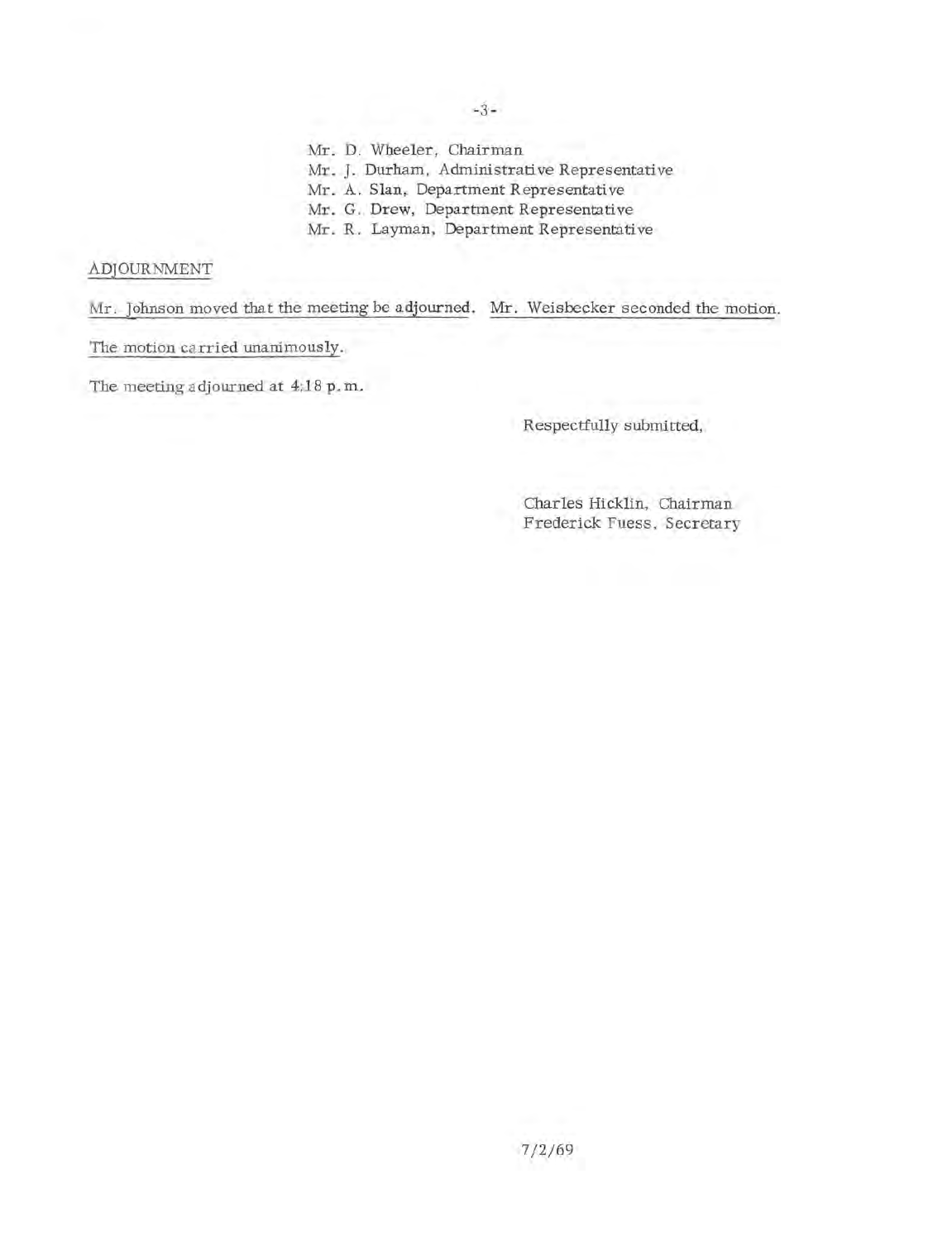#### APPROVED BY THE UNIVERSITY COUNCIL ON JULY 2, 1969

# POLICY AND CRITERIA GUIDELINES FOR EVALUATION OF FACULTY ILLINOIS STATE UNIVERSITY

#### Introduction - General Policy

The continued growth and development of Illinois State University depends upon the quality of the learning experienced by its students and the continued growth in scholarship of its faculty. Such growth and development can be assured only if the reward system is consonant with these goals.

Teaching, scholarly productivity, and service are the stated functions of the University. The performance of these functions requires a diversity of talents among the faculty; it is not university policy to cast all of its faculty in the same mold. It is also recognized that persons not only differ in abilities but in the kinds of contributions they choose or may be assigned to make to the University. Thus, it is the policy of the University that the assignment and expectations of each faculty member be clearly delineated by the department and that he be evaluated in terms of his contribution and on the basis of his assignment. For example, a faculty member who is teaching a normal twelve-hour teaching load would be evaluated primarily upon his teaching, with appropriate expectations of keeping himself professionally current and with at least occasional expectations of scholarly productivity. Reduced teaching loads would increase expectations in scholarly productivity, but do not negate the necessity for excellence in the teaching portion of the assignment.

Salary increments should be based upon a systematic review of each faculty member's contribution, as follows: (1) base adjustment of salary for minimum satisfactory performance, (2) merit increase for teaching, (3) merit increase for scholarly productivity, and (4) merit increase for service. Each of the above factors should be evaluated separately and independently, so that faculty members can be rewarded for meritorious teaching, scholarly productivity, and service. Relative weights of these cate gories may vary with departments and with individual assignments but should be stated as explicitly as possible by the departments, which are encouraged to give the greatest weight to excellence in teaching and scholarship. In the case of promotion the faculty member should be evaluated in terms of his perform ance and promise in teaching and scholarly productivity (in accord with departmental weightings) in comparison with others in the department at the next higher rate and in comparison with those who hold the proposed rank at other comparable institutions.

In order for these evaluations to be effective and to make appropriate distinctions, department APT committees or department heads or chairmen will be asked to classify the members of their department into five levels of achievement: unusual merit, considerable merit, some merit, minimum acceptable performance, and inadequate performance. In each case the classifications are to be made without regard to proposed salary increments.

It is recognized that no set of guidelines can provide explicitly for every situation that will arise, and that there is a need to allow for special consideration to cover extraordinary contributions and to provide in unusual circumstances for adjustments for salary inequities. Recommendations for special consideration should be evaluated carefully by all APT committees, but should include merit.

Implicit in these statements is the assumption that merit can be judged, based upon appropriate criteria . It is imperative that these criteria be enumerated and that the specific basis for evaluation of departmen tal members be communicated to all those affected. To these ends, guidelines for the establishment of criteria follow: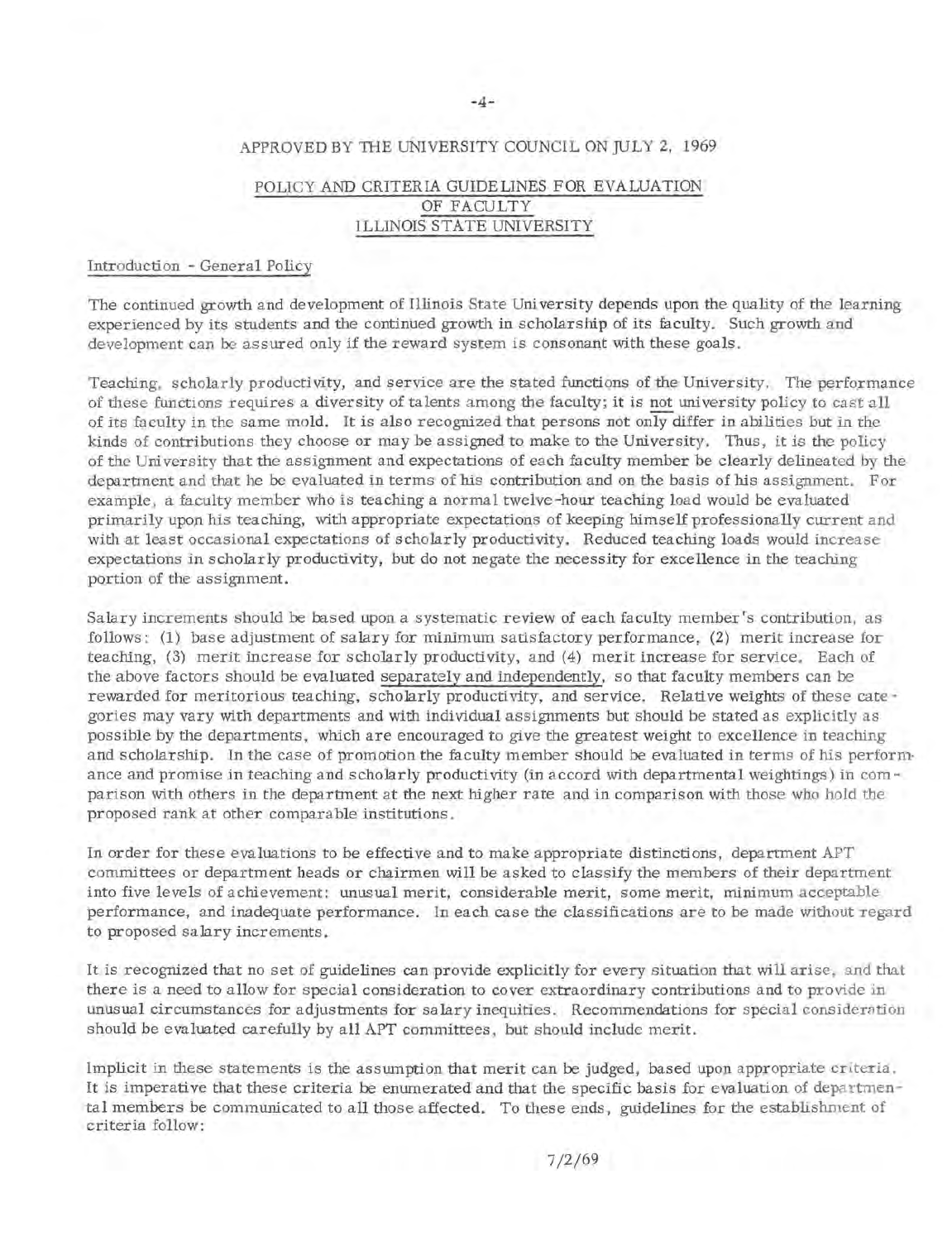#### Guidelines for the Departments to Establish Evaluative Criteria for Salary Increments

Recognizing that departments differ in objectives and process, the main responsibility for the elucidation of criteria for the evaluation of faculty will rest with the department and the college. In the development and implementation of criteria, highest priority is to be given to those behaviors which contribute to the University goals of excellence for its educational product, the student, and the visibility and stature of the University in the wider academic professional community. The following should be included and must be demonstrated by the individual involved: the evaluations are to be adequately supported and systematically documented by the department.

- 1. Minimum satisfactory performance. Each department is expected to define explicitly minimum performance with respect to standards of teaching, scholarly productivity, service, and other minimum expectations. With these minimum standards in view, the contribution of each faculty member will be evaluated. Merit will be considered to be performance beyond these minimums.
- 2. Merit for teaching. This calls for a specific systematic review of the faculty member's teaching assignment and his success in carrying it out. Quality teaching at both the undergraduate and graduate level is expected. It is important that the teaching of general education and service courses be adequately recognized along with the teaching of advanced departmental courses. It is expected that the quality of the educational experience for all students will be the primary focus of each department.

The difficulty of evaluating teaching is recognized, but each department should attempt to do so for all who have teaching assignments. Since college APT committees and the FSC will require the department APT committee and the department head or chairman to provide specific objective evidence for and support of the merit ratings of its faculty members, the department APT committee should spell out both the criteria for meritorious teaching and the specific measures and pro cedures which have been used for evaluation.

For example, among the former are demonstration of resourcefulness and creativity in course organization or presentation, subject mastery, and the immediate and long-range impact of the faculty member on the student outside the classroom. Among the measures of demonstrations of teaching effectiveness which might be used would be visitation of classes by colleagues, submission of evidence of student performance, course syllabi, student evaluation, and evaluation of graduates. Counseling and advisement of students are considered to be a part of teaching.

3. Merit for scholarly productivity. Recognition of the faculty member in the wider academic community is through his scholarly productivity. It is expected that a sizable (and variable) portion of a department will be productive scholars. The criteria for the measurement of this productivity shou:d be clear at the departmental level and will be